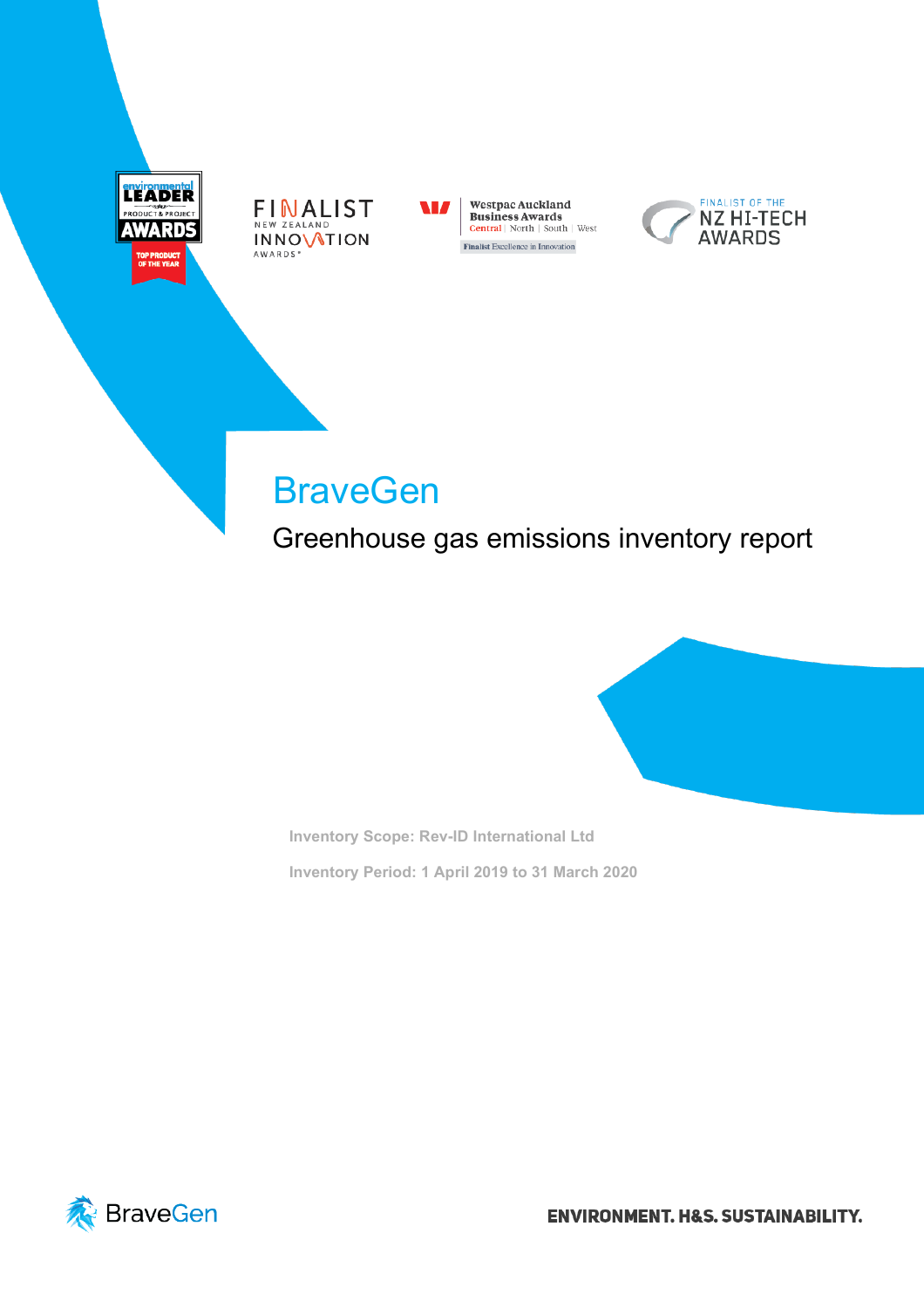# **Contents**

# **Tables**

# **Figures**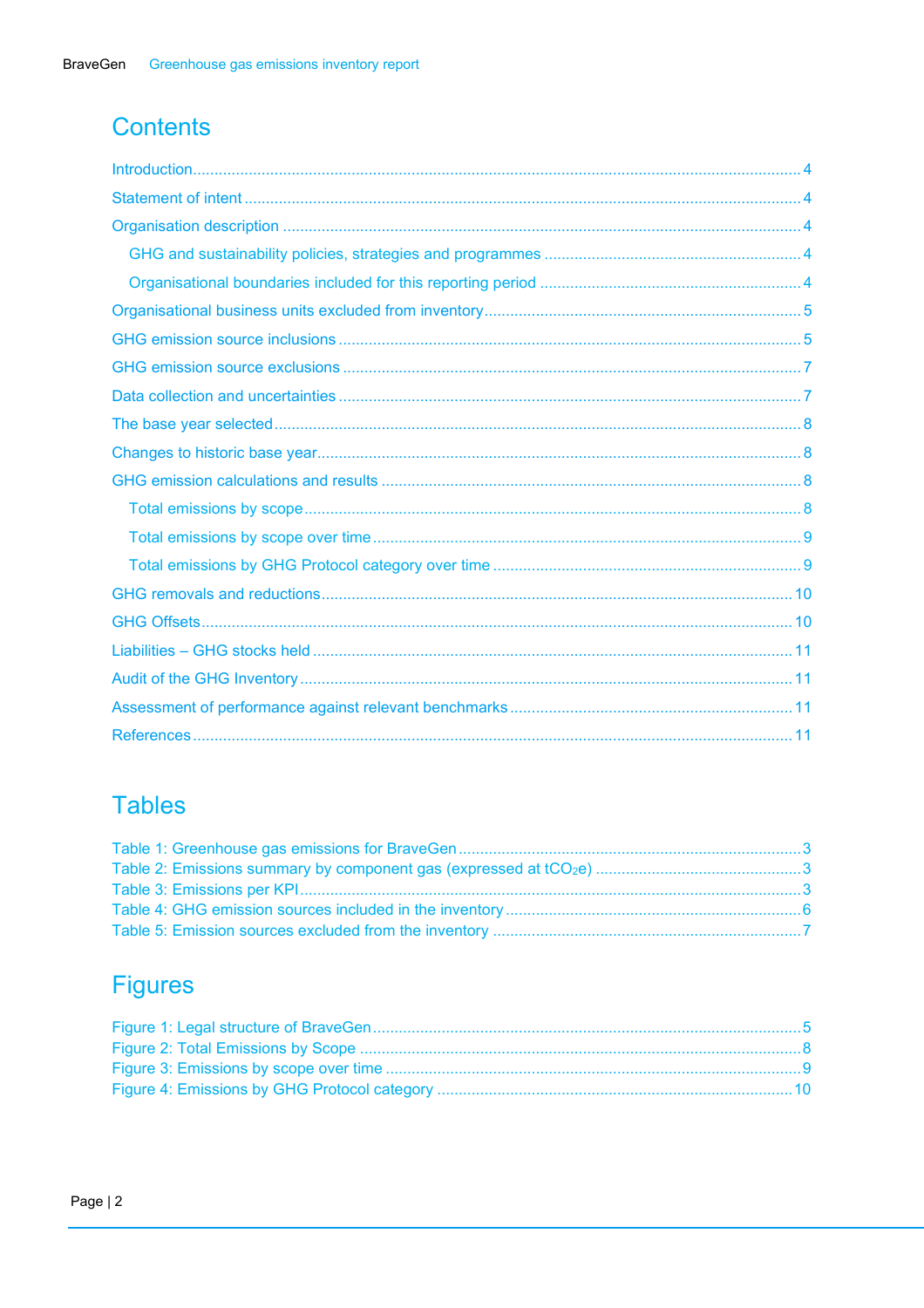#### <span id="page-2-0"></span>*Table 1: Greenhouse gas emissions for BraveGen*

| <b>Scope</b>                               | <b>Category</b>                          | $FY20$ tCO <sub>2</sub> e |
|--------------------------------------------|------------------------------------------|---------------------------|
| Direct emissions (Scope 1)                 | Mobile combustion                        | 1.64                      |
|                                            | <b>Subtotal</b>                          | 1.64                      |
| Indirect emissions (Scope 2)*              | Electricity consumption (location based) | 0.72                      |
|                                            | Electricity consumption (market based)   | 0.16                      |
|                                            | Subtotal (market based)                  | 0.16                      |
| Indirect emissions (Scope 3)               | Fuel and energy related activities       | 0.20                      |
|                                            | <b>Business travel</b>                   | 28.22                     |
|                                            | <b>Subtotal</b>                          | 28.41                     |
| Total emissions (S1, 2 & 3) (market based) | 30.21                                    |                           |

\*location-based emissions are calculated using the grid emissions factor. Market-based emissions are calculated based on the purchase of carboNZero Certified Electricity.

<span id="page-2-1"></span>*Table 2: Emissions summary by component gas (expressed at tCO2e)*

| tCO <sub>2</sub> e | CO <sub>2</sub> | CH <sub>4</sub> | N <sub>2</sub> O | <b>Other</b> | Total CO <sub>2</sub> e |
|--------------------|-----------------|-----------------|------------------|--------------|-------------------------|
| Scope 1            | 1.61            | 0.00            | 0.03             | 0            | 1.64                    |
| Scope 2*           | 0.15            | 0.01            | 0.00             | 0            | 0.16                    |
| Scope 3            | 27.99           | 0.02            | 0.18             | 0.22         | 28.41                   |
| <b>Total</b>       | 29.75           | 0.03            | 0.21             | 0.22         | 30.21                   |

\*emissions for Scope 2 in this table are calculated using market-based emissions.

#### <span id="page-2-2"></span>*Table 3: Emissions per KPI*

| l Kev Performance Indicator (KPI) i | ⊑Quantitv | $\times$ Emissions tCO $_2$ e/KPI $\times$ |  |
|-------------------------------------|-----------|--------------------------------------------|--|
| FTE – full time employee            |           |                                            |  |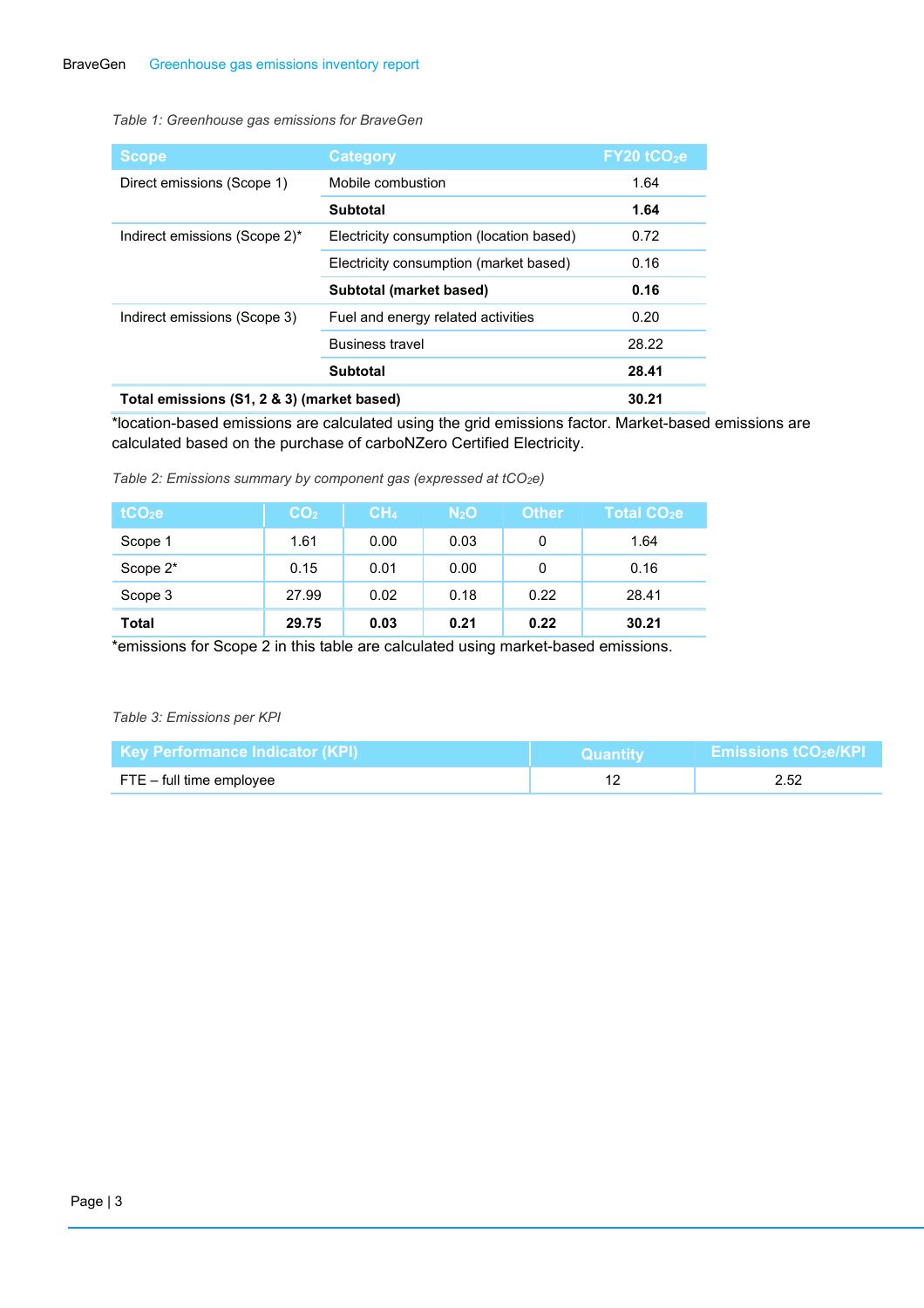### <span id="page-3-0"></span>**Introduction**

This report is the annual greenhouse gas (GHG) emissions inventory report for Rev-ID International Ltd trading as BraveGen. The inventory is a complete and accurate quantification of the amount of GHG emissions that can be directly attributed to the organisation's operations within the declared boundary and scope for the specified reporting period.

The inventory has been prepared in accordance with the requirements of the Greenhouse Gas Protocol: A Corporate Accounting and Reporting Standard (2004) and ISO 14064-1:2018 Specification with Guidance at the Organization Level for Quantification and Reporting of Greenhouse Gas Emissions and Removals.

It has been prepared by Judy Ryan, Senior Advisor, BraveGen and reviewed by Dan Tomlinson, Director, Strategy and Business Development, BraveGen. Any questions or queries should be directed to contact@bravegen.com.

### <span id="page-3-1"></span>Statement of intent

This inventory forms part of BraveGen's commitment to measure and manage our emissions.

# <span id="page-3-2"></span>Organisation description

BraveGen is an award winning, cloud and mobile hosted software-as-a-subscription system designed to support an organisation's internal and external health, safety, wellbeing and environmental compliance and reporting requirements and advisory business that has helped local government, public and private organisations make better decisions since 2008.

Rev-ID International Ltd is the creator of the BraveGen™ software. Founded in 2007, we have offices in Auckland and Tauranga. BraveGen has over 400 customers in 16 countries with a growing network of sales and solution partners around the world.

#### <span id="page-3-3"></span>GHG and sustainability policies, strategies and programmes

BraveGen is committed to good environmental practices. We recognise our responsibility to eliminate, mitigate or remedy the environmental impacts of our business activities to protect the wider environment.

Our approach to environmental stewardship focuses on the impacts that are most material to our business as a cloud software company. These include our carbon footprint, investments in renewable energy, reducing and responsibly disposing of our e-waste, and engaging with our employees to maximize their collective impact on how we operate.

In July 2020 BraveGen committed to carbon reduction targets that are consistent with limiting temperature increases to 1.5 degrees and contribute to New Zealand being carbon neutral by 2050. These targets are:

- an absolute reduction in our Scope 1 and 2 emissions of 42% by 2030 and
- a reduction in intensity (by FTE) for our Scope 3 emissions of 42% by 2030

#### <span id="page-3-4"></span>Organisational boundaries included for this reporting period

Organisational boundaries were set with reference to the methodology described in the GHG Protocol and ISO 14064-1:2018 standards. The GHG Protocol allows two distinct approaches to consolidate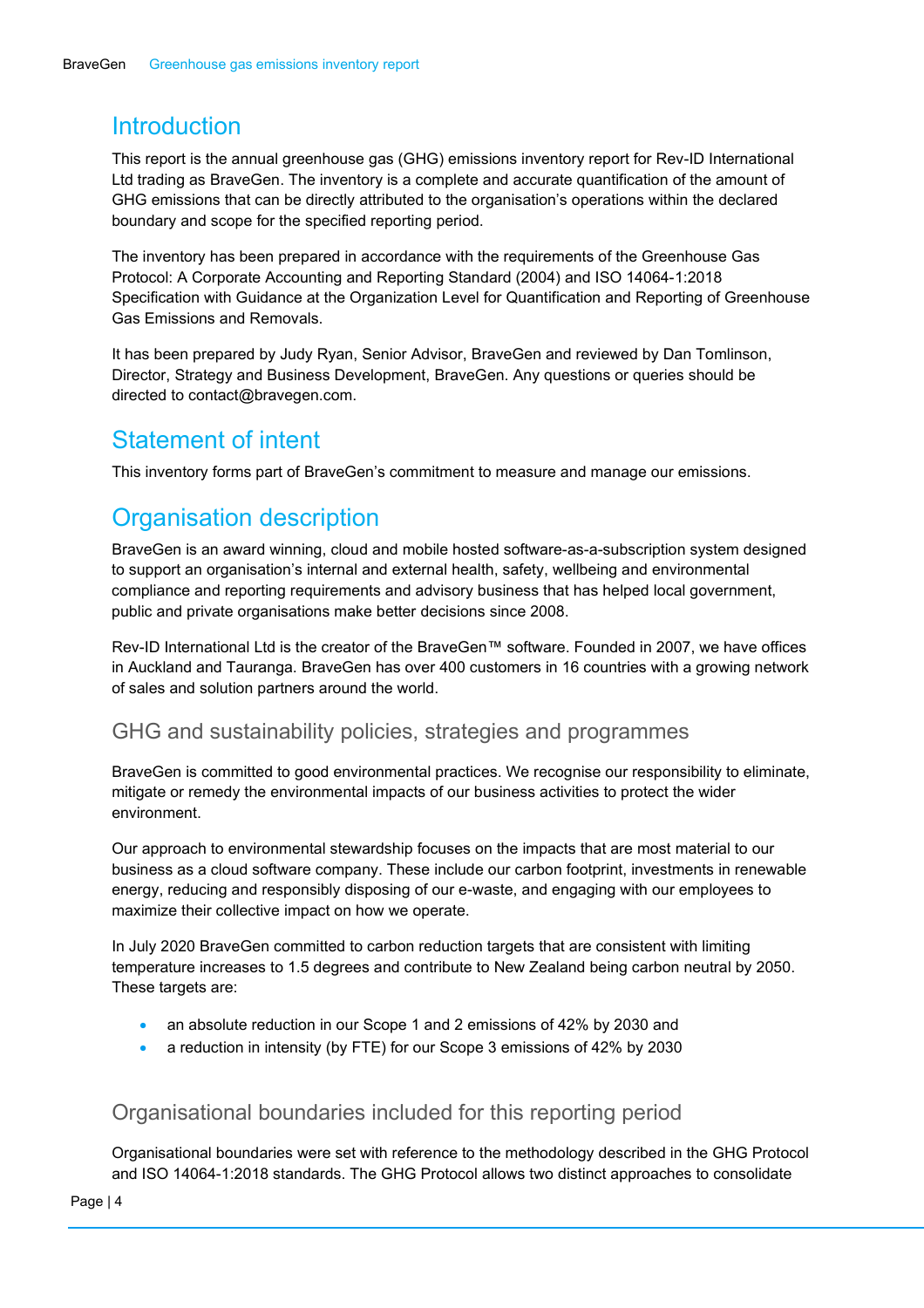GHG emissions: the equity share and control (financial or operational) approaches. We used an operational control consolidation approach to account for emissions. The legal structure of BraveGen is shown below.

<span id="page-4-2"></span>*Figure 1: Legal structure of BraveGen*



BraveGen has three main applications for its software: environmental compliance, carbon footprinting and health and safety management. Due to the size of the organisation it has not been broken into business units.

## <span id="page-4-0"></span>Organisational business units excluded from inventory

No business units or activities have been excluded from this inventory.

## <span id="page-4-1"></span>GHG emission source inclusions

The GHG emissions sources included in this inventory were identified with reference to the methodology in the GHG Protocol and ISO14064-1:2018 standards. As adapted from the GHG Protocol, these emissions were classified under the following categories:

- Direct GHG emissions (Scope 1): emissions from sources that are owned or controlled by the company.
- Indirect GHG emissions (Scope 2): emissions from the generation of purchased electricity, heat and steam consumed by the company.
	- Reported by both location and market-based emission factors
	- **Total emissions are reported using the market-based approach**
- Indirect GHG emissions (Scope 3): emissions that occur as a consequence of the company's activities but from sources not owned or controlled by the company. These have been further categorised using the Scope 3 Standard categories:
	- Purchased goods & services (category 1)
	- Fuel- and energy-related activities not included in Scope 1 or 2 (category 3)
	- Business travel (category 6)

Waste generated in operations (category 5) and Employee commuting (category 7) have not been included in this first inventory report due to difficulties in collecting data. These are not expected to be significant emission sources. The intention is to include these sources in future.

Additional scope 3 standard categories are not reported because they are not relevant to our business.

For clarity, there was no combustion of biomass nor land use changes within the organisation during the reporting period.

The emissions sources in [Table 4](#page-5-0) have been included in the GHG emissions inventory.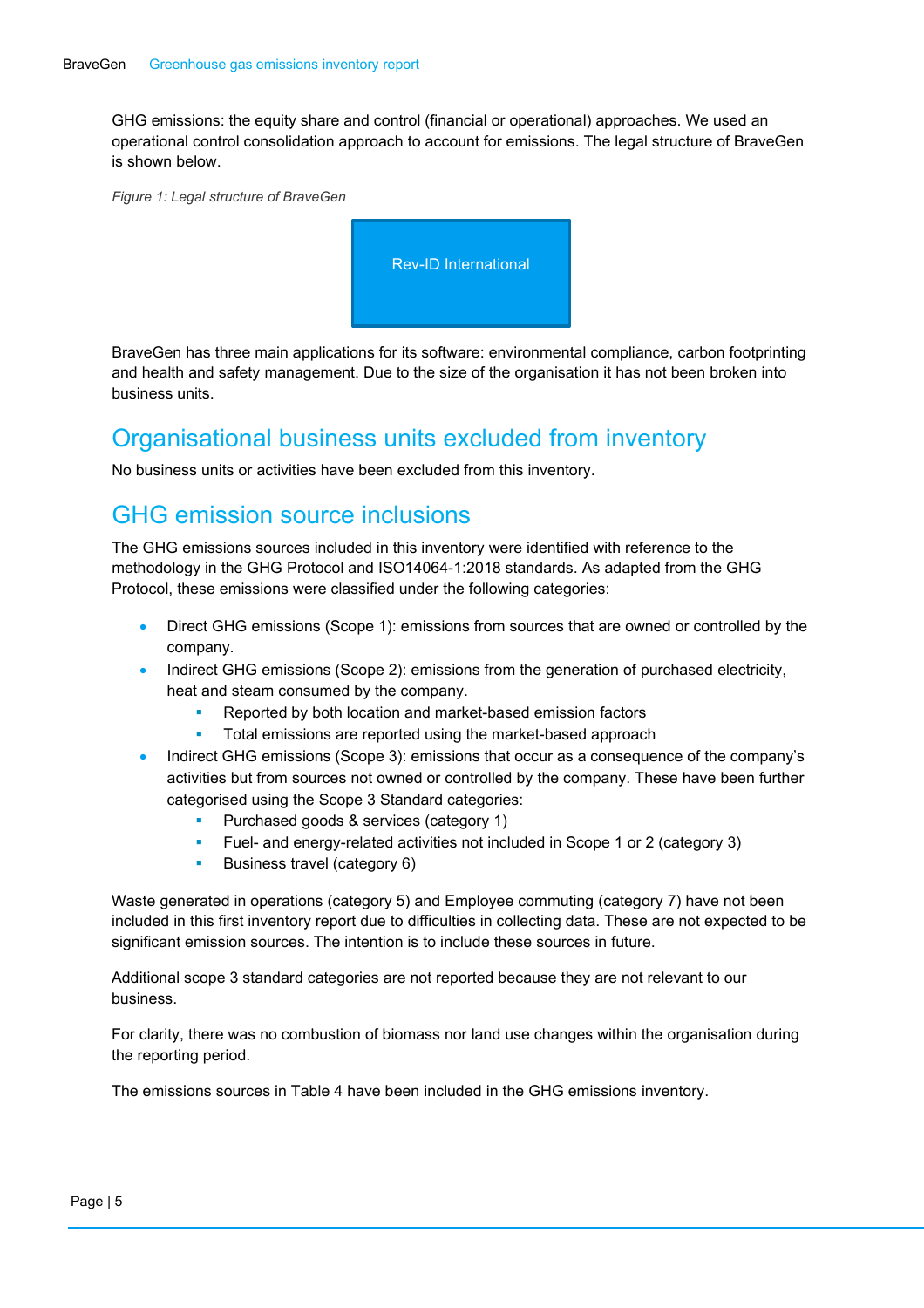#### <span id="page-5-0"></span>*Table 4: GHG emission sources included in the inventory*

| <b>Scope</b>   | <b>GHG emission source</b>                                                   | Data source                                                                                                      | <b>Data</b><br>collection<br>unit | <b>Uncertainty</b><br>(description)                                                                                                                                                                                                                                                                                                                                           |
|----------------|------------------------------------------------------------------------------|------------------------------------------------------------------------------------------------------------------|-----------------------------------|-------------------------------------------------------------------------------------------------------------------------------------------------------------------------------------------------------------------------------------------------------------------------------------------------------------------------------------------------------------------------------|
| 1              | Car travel - owned & rented                                                  | Fuel purchase in<br>finance system.                                                                              | \$ spend                          | Assumed that all receipts<br>have been captured in<br>process. Conversion from \$<br>spend to litres based on<br>average fuel price for year.                                                                                                                                                                                                                                 |
| $\overline{2}$ | Electricity used in offices                                                  | Invoices from<br>electricity provider<br>for main office.<br>Payments from<br>finance system for<br>electricity. | kWh                               | Change of supplier during<br>reporting period. For first<br>supplier estimation of kWh<br>consumption derived from<br>bill payment. (2 months of<br>data)<br>For second supplier assume<br>electricity companies is<br>billing correctly for main<br>premise (10 of the 12<br>months of data)                                                                                 |
| 3              | Fuel & energy related - data<br>centre usage                                 | Server space<br>rented from AWS.                                                                                 | kWh                               | Estimated based on number<br>of servers by type by typical<br>consumption for that type of<br>server.<br>Calculation of emission<br>factor for servers based in<br>Oregon.                                                                                                                                                                                                    |
| 3              | Fuel & energy related - T&D<br>losses for electricity consumed<br>in offices | Invoices from<br>electricity provider<br>for main office.<br>Payments from<br>finance system for<br>electricity. | kWh                               | Change of supplier during<br>reporting period. For first<br>supplier estimation of kWh<br>consumption derived from<br>bill payment. (2 months of<br>data)<br>For second supplier assume<br>electricity companies is<br>billing correctly for main<br>premise (10 of the 12<br>months of data)                                                                                 |
| 3              | Business travel - air travel                                                 | Company expenses<br>and appointment<br>records                                                                   | pkm                               | That all travel has been<br>recorded by staff.<br>Outputs are calculated using<br>the distances travelled by<br>sector split into domestic,<br>international short haul and<br>international long haul.<br>International sectors are<br>further split by fare type -<br>economy, premium<br>economy and business.<br>Distances are calculated<br>using airmilescalculator.com |
| 3              | Business travel – taxis or ride<br>share                                     | Finance system<br>records                                                                                        | \$                                | Assumed that all travel has<br>been coded correctly in<br>system.                                                                                                                                                                                                                                                                                                             |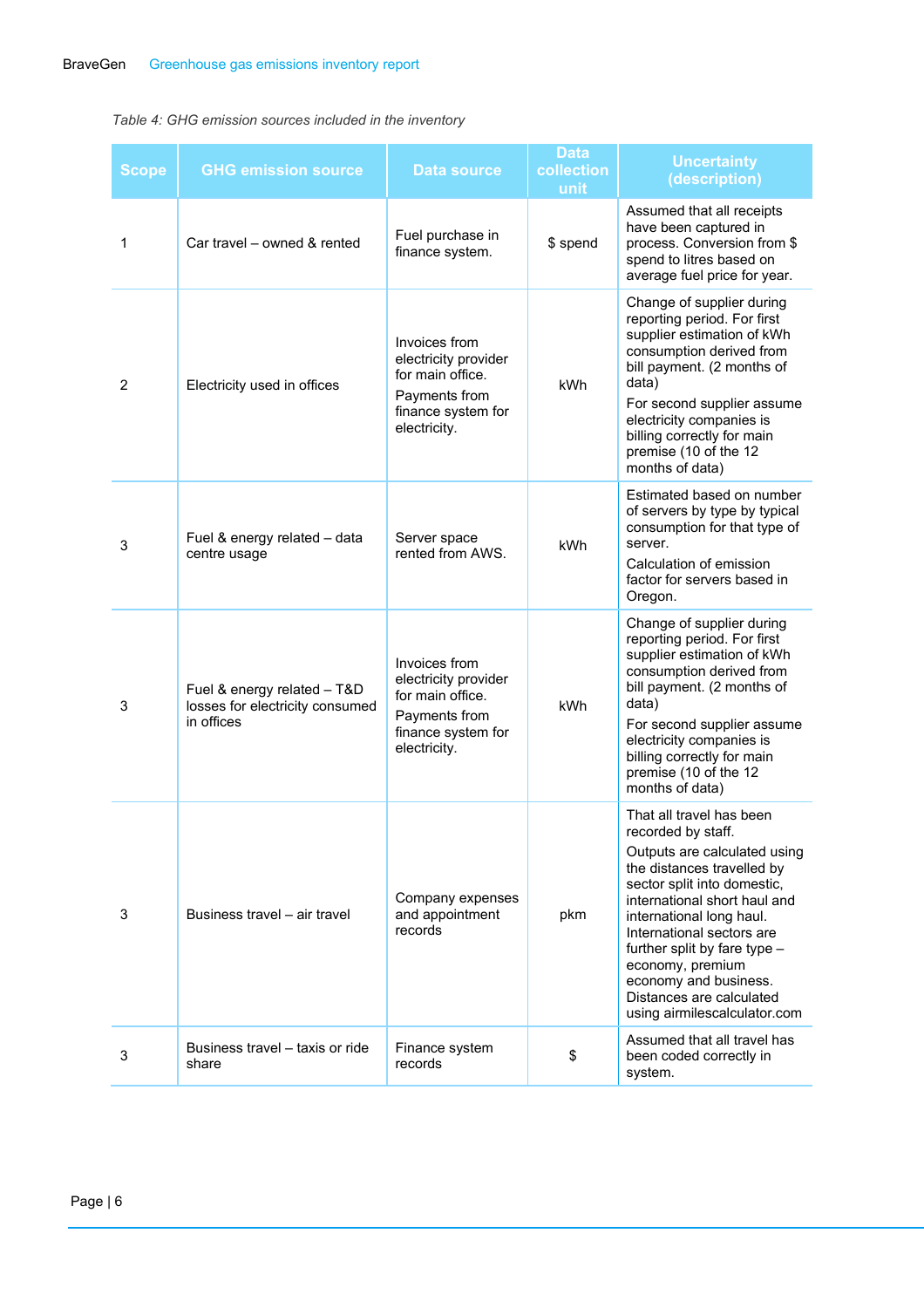| <b>Scope</b> | <b>GHG emission source</b>              | Data source               | <b>Data</b><br>collection<br>unit | <b>Uncertainty</b><br>(description)                                                                                                                                            |
|--------------|-----------------------------------------|---------------------------|-----------------------------------|--------------------------------------------------------------------------------------------------------------------------------------------------------------------------------|
| 3            | Business travel - local buses,<br>ferry | Finance system<br>records | pkm                               | Assumed that all travel has<br>been coded correctly in the<br>system. Distances travelled<br>based on known route for<br>ferry and assumed distance<br>per fare for bus trips. |
| 3            | <b>Business travel</b> – hotels         | Finance system<br>records | room night                        | Assumed that all hotel stays<br>have been captured.<br>Finance system used to<br>identify stay and nights<br>based on travel records.                                          |
| 3            | Business travel - rental cars           | Finance system<br>records | km.                               | Assumed all rentals have<br>been captured. Average trip<br>length per hire assumed.                                                                                            |

### <span id="page-6-0"></span>GHG emission source exclusions

BraveGen recognises the extent of Scope 3 emissions is significant. We have chosen to declare the following emissions sources that have been excluded from the emissions inventory.

<span id="page-6-2"></span>

| Table 5: Emission sources excluded from the inventory |  |
|-------------------------------------------------------|--|
|-------------------------------------------------------|--|

| <b>Scope</b> | <b>GHG emission source</b>    | <b>Reason for exclusion</b>                                                                                                                                                                                                                                                            |
|--------------|-------------------------------|----------------------------------------------------------------------------------------------------------------------------------------------------------------------------------------------------------------------------------------------------------------------------------------|
|              | Waste generated in operations | There is no access to waste data. Our main office is<br>shared with another tenant, cleaning is undertaken by<br>the building owner and being a web-based company<br>there is little paperwork. This emissions source is<br>estimated to be no more than 0.2tCO <sub>2</sub> e.        |
|              | Employee commuting            | This data is difficult to calculate and only a<br>percentage of staff commute to work, there are a<br>number who work from home. In addition, some of<br>these are emissions are already captured in business<br>travel. This is not expected to be a significant<br>emissions source. |

### <span id="page-6-1"></span>Data collection and uncertainties

[Table 4](#page-5-0) gives an overview of how data was collected for each GHG emissions source, the source of the data and an explanation of any uncertainties or assumptions.

All data was calculated using the BraveGen software. This software uses a calculation methodology for quantifying the emissions inventory using emissions source activity data multiplied by emission or removal factors. All emission factors were sourced from the Ministry for the Environment's (MfE) 2019 Measuring Emissions: A Guide for Organisations, with the exception of emissions factors for local buses and ferries which were sourced from DEFRA Conversion-Factors-2019-Full-set-for-advancedusers. Flight emissions were calculated using MfE's emission factors including radiative forcing.

Quantities of each greenhouse gas are converted to tonnes CO<sub>2</sub>e using the global warming potential from the Intergovernmental Panel on Climate Change (IPCC) Fourth Assessment Report (AR4). The time horizon is 100 years.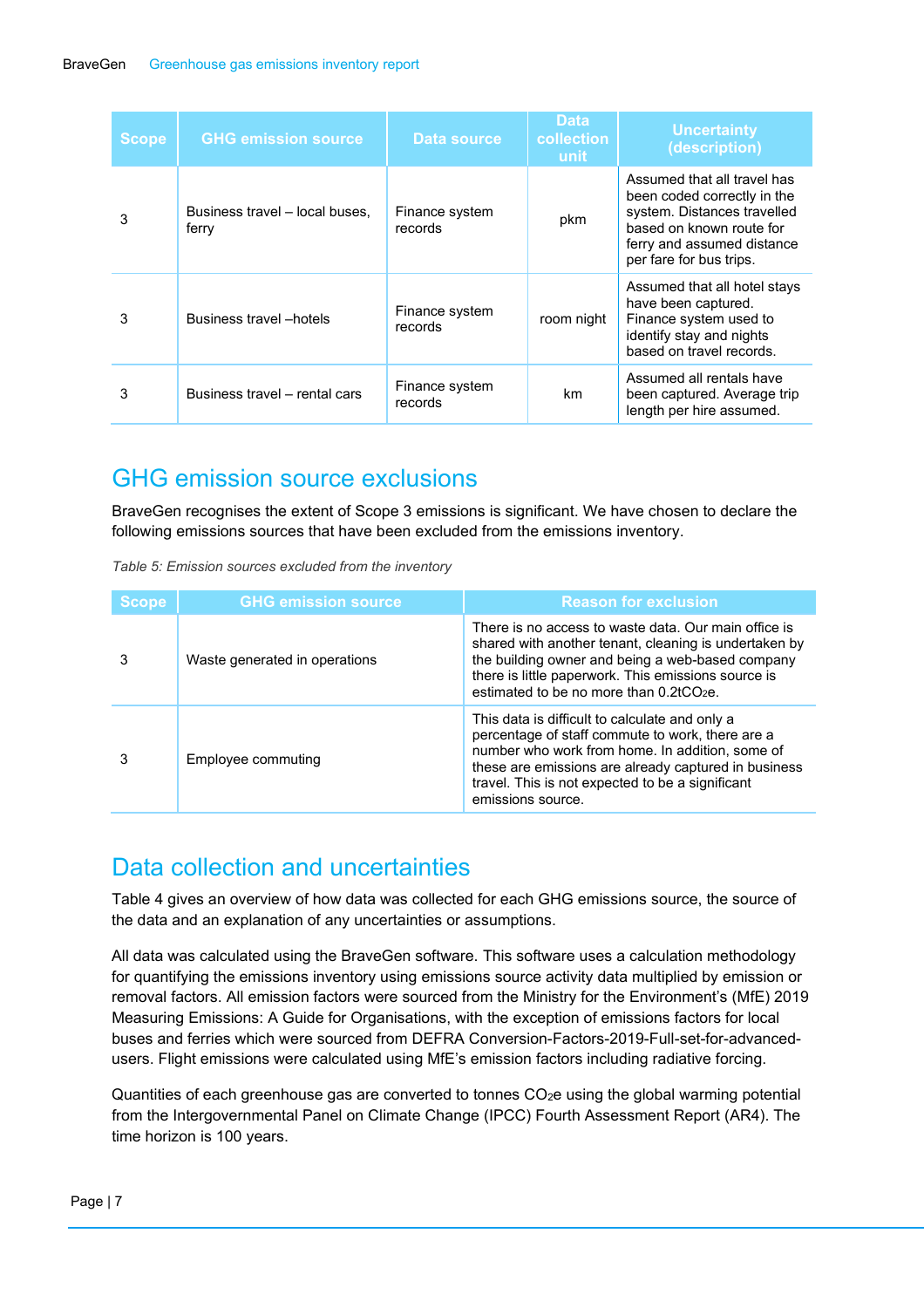# <span id="page-7-0"></span>The base year selected

The base year is 1 April 2019 to 31 March 2020. This provides a good benchmark against which our reduction targets can be measured.

## <span id="page-7-1"></span>Changes to historic base year

Our base year would be recalculated if any of the following applied:

- If emission factors changed substantially and were relevant to prior years (for example of the science behind an emission factor changed;
- If our business changed significantly; or
- If we significantly changed the scope of what we were measuring in the value chain.

This is our first year of formally measuring our carbon footprint. There are no previous base years.

## <span id="page-7-2"></span>GHG emission calculations and results

GHG emissions for the organisation for this measurement period are provided in the GHG Inventory summary section at the start of this report. All Scope 2 emissions in this section are calculated using the market-based methodology for purchased electricity.

#### <span id="page-7-3"></span>Total emissions by scope

Total GHG emissions for BraveGen were 30.21 tCO2e for the FY20 year (1 April 2019 to 31 March 2020). Scope 2 emissions are minimal as almost all electricity purchased in the year was certified carboNZero.

<span id="page-7-4"></span>

*Figure 2: Total Emissions by Scope*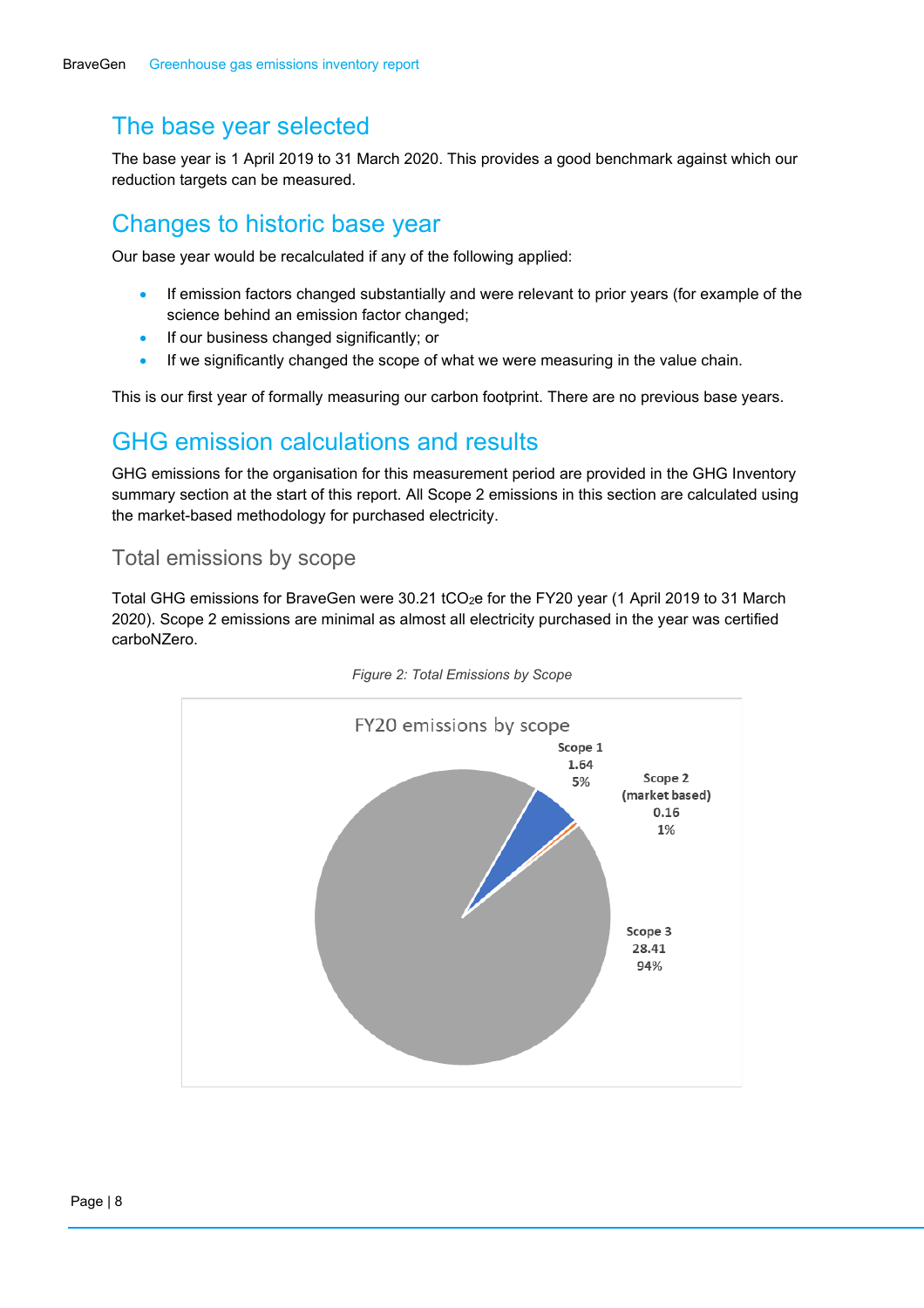#### <span id="page-8-0"></span>Total emissions by scope over time

This graph shows the total emissions for FY19 and FY20. There were reductions in both Scope 1 and Scope 2 emissions but an 80% increase in Scope 3 emissions. The reduction in Scope 2 is due to choosing a certified carboNZero electricity supplier.

<span id="page-8-2"></span>

*Figure 3: Emissions by scope over time*

#### <span id="page-8-1"></span>Total emissions by GHG Protocol category over time

This graph shows the total emissions by Greenhouse Gas Protocol reporting category. There has been a reduction in emissions from mobile combustion and imported energy. There has been a significant increase in business travel related emissions. This is primarily due to:

- an increase in international business class travel as part of a larger effort to connect with existing international customers.
- accelerated domestic sales activity with an emphasis on being in front of customers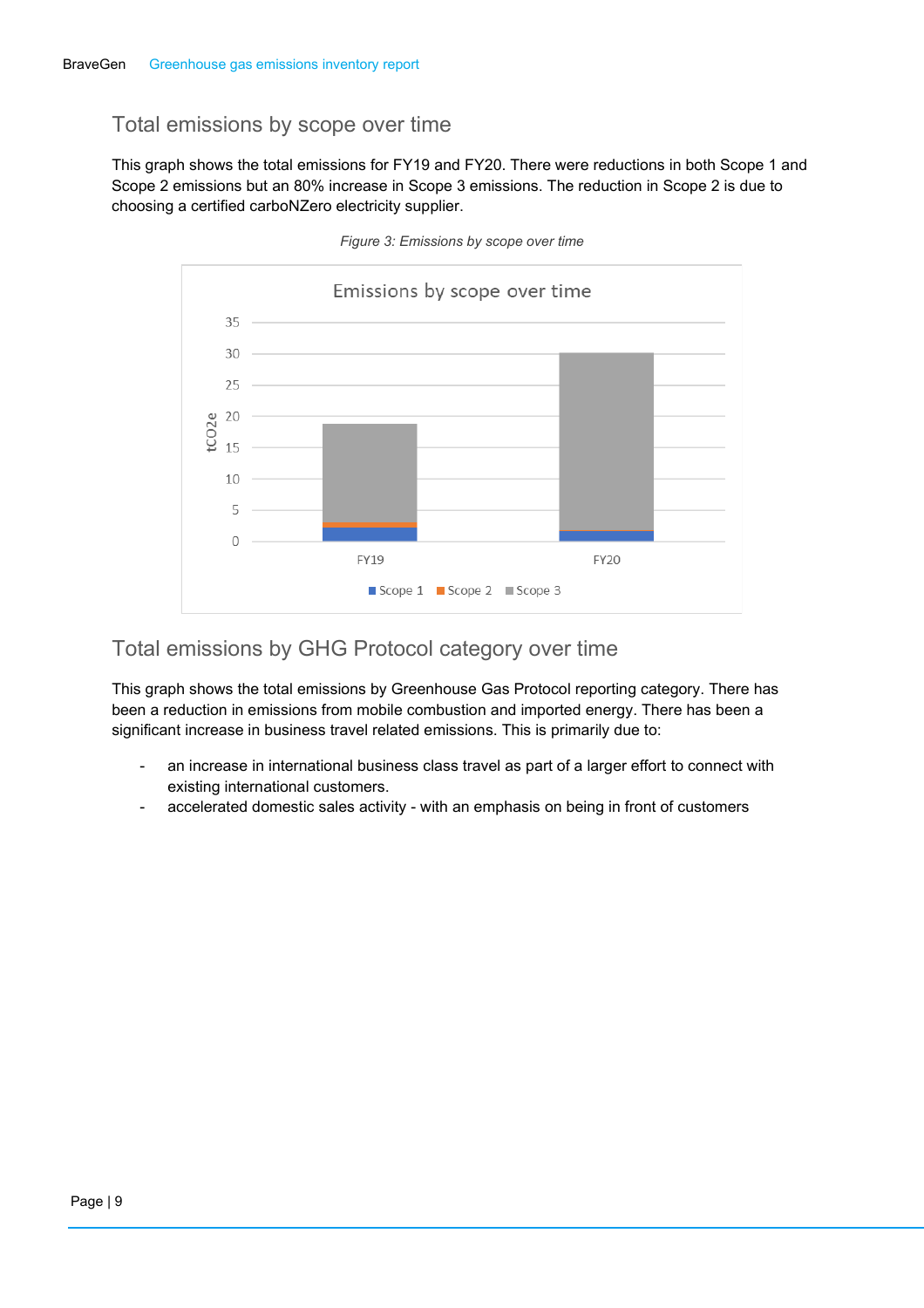<span id="page-9-2"></span>

#### *Figure 4: Emissions by GHG Protocol category*

#### <span id="page-9-0"></span>GHG removals and reductions

A greenhouse gas removal is defined by ISO 14064-1 as the "total mass of a greenhouse gas removed from the atmosphere over a specified period of time". There are no removals quantified for this reporting period.

Emissions overall increased by 60% from FY19 to FY20. This year is the 'base year' for GHG reporting and will form the basis for comparisons going forward.

| Total operational<br><b>emissions</b> | 7 FY 19 7<br>$tCO2$ e | <b>FY20</b><br>tCO <sub>2</sub> e | \tCO <sub>2</sub> e \<br>change last<br>vear | $%$ change<br>last year |
|---------------------------------------|-----------------------|-----------------------------------|----------------------------------------------|-------------------------|
| <b>BraveGen</b>                       | 18.86                 | 30.21                             | 11.35                                        | 60%                     |

# <span id="page-9-1"></span>GHG offsets

There have been offsets applied to this inventory.

BraveGen has purchased electricity from Ecotricity who provide certified carboNZero electricity. The purchase of this electricity has reduced total emissions reported by  $0.78$  tCO<sub>2</sub>e using the marketbased methodology.

BraveGen has purchased 36.25 tCO2e of carbon credits (120% of BraveGen's operational footprint for the FY20 year) from Ekos to offset operational emissions from the FY20 year. In doing so, BraveGen achieves Climate Positive Business Operations certification with Ekos for the FY20 year. These carbon credits are sourced from Ekos' indigenous restorative forest carbon projects and are certified to international standards. These credits will be cancelled on the New Zealand Emissions Trading Register (NZ) or the Markit Environmental Registry (NY/London).